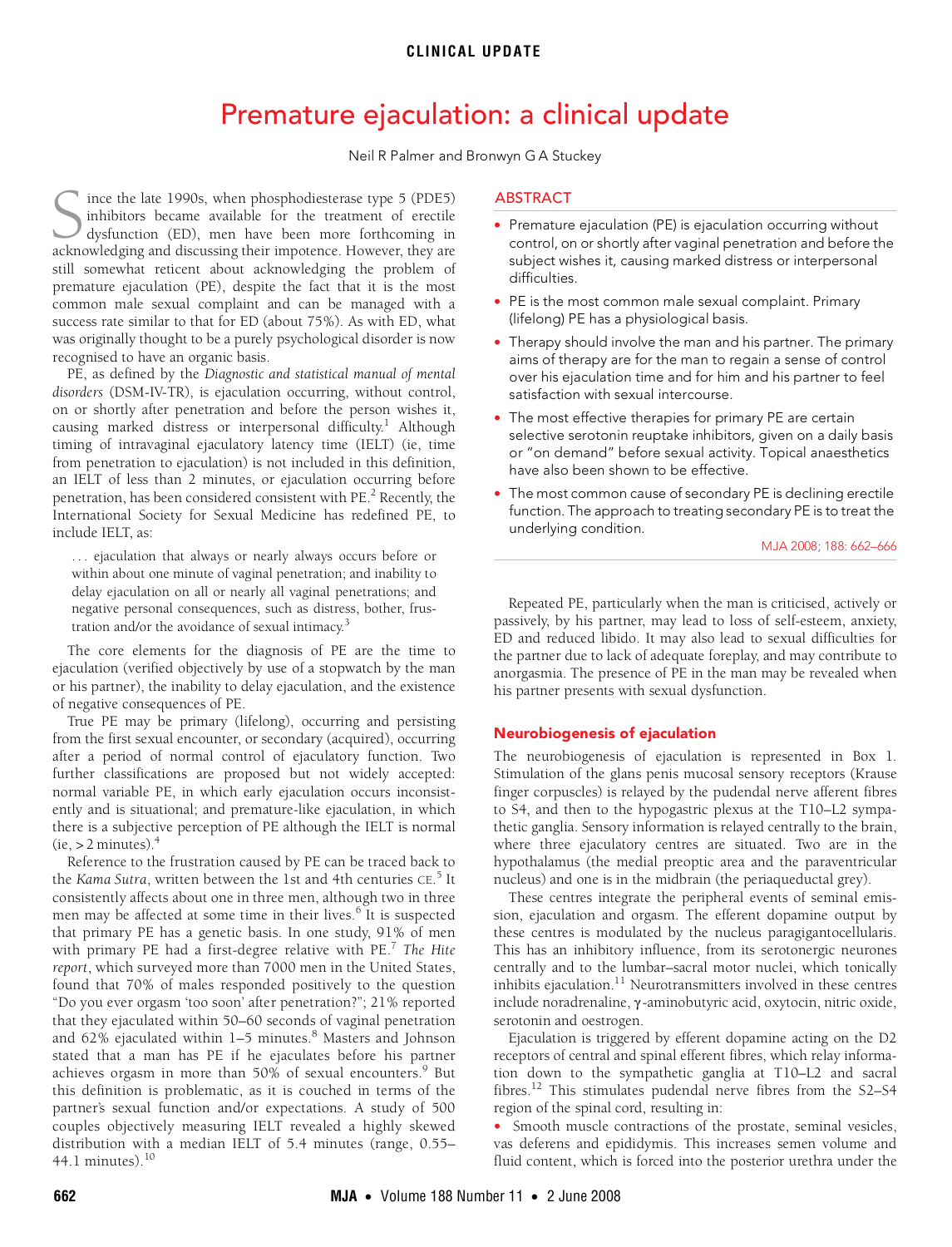control of the sympathetic nervous system, producing emission (Stage I).

• Rhythmic contractions of the pelvic floor and bulbo- and ischiocavernosus muscles, controlled by parasympathetic nerves, which override sympathetic nerves. This propels seminal fluid out through the urethra, with resultant ejaculation (Stage II).

• Orgasm (Stage III).

Primary PE is thought to be due to hyposensitivity of 5 hydroxytryptamine 2c  $(5-HT_{2c})$  serotonin receptors or hypersensitivity of  $5-HT_1$  serotonin receptors, causing lowering of the ejaculatory threshold and shortened IELT. $^{11,13}$  $^{11,13}$  $^{11,13}$ 

## Management of the patient

Control over ejaculation and satisfaction with sexual intercourse are the central issues for men with  $PE<sup>14</sup>$  Keep these two outcomes in mind when assessing PE and evaluating treatment for this condition.



## Medical history and medications

PE may be identified when the man or his partner presents with relationship difficulties. In such circumstances, questions about sexual function are natural in history taking. Disclosure of difficulties can be invited, depending on context, by open-ended questions such as "How are things at home?" Often PE is identified when the female partner presents with sexual difficulties.

Ascertain whether the PE is lifelong or acquired. The onset of ED can lead to acquired or compensatory PE. Infrequent sexual activity, cultural and educational background, and novelty of the partner or sexual situation have an influence. Coexistent prostatitis or urethritis should be considered and treated if necessary. A recent study noted greater prevalence of hyperthyroidism in men with PE.<sup>15</sup> With primary PE it is expected that the condition, and therefore the treatment, will be lifelong. For suggested questions to ask a patient presenting with PE, see Box 2.

#### Physical examination

Practise "the art of medicine" and reassure the patient he is anatomically normal. Check for signs and symptoms of chronic systemic disease, endocrine dysfunction or gynaecomastia. Also check gait, muscle strength, the sacral reflex arc, S2–S4 and general reflexes. It is important to perform a general medical examination as well as a genital examination.

## Investigations

Investigations are rarely needed in a younger patient with lifelong PE. In older men with acquired PE, especially if secondary to ED, one should look for relevant risk factors: cardiovascular disease, hypertension, hyperlipidaemia, diabetes, obesity, obstructive sleep

## 2 Information to elicit from a patient presenting with premature ejaculation (PE)

Date of onset

- Primary (lifelong, from the onset of sexual functioning); or
- Secondary (acquired after a period of normal sexual functioning) Precipitating factors
- Poor sexual education
- Masturbation guilt
- Religious or cultural inhibitions

How often does PE occur?

• Always/most of the time/sometimes

How often does the patient have sexual relations (eg, once/day to once/year)?

Intravaginal ejaculatory latency time

• Ask the patient or his partner to estimate the time in seconds or minutes (using a stopwatch, if feasible)

What is the effect of the PE on the patient?

- Feeling of control
- Distress or avoidance of sex
- Relationship problems due to PE
- Sexual satisfaction rating
- Quality of life
- Quality of relationship generally

What is the effect of the PE on the partner?

Raise the same issues as for the previous question  $\leftrightarrow$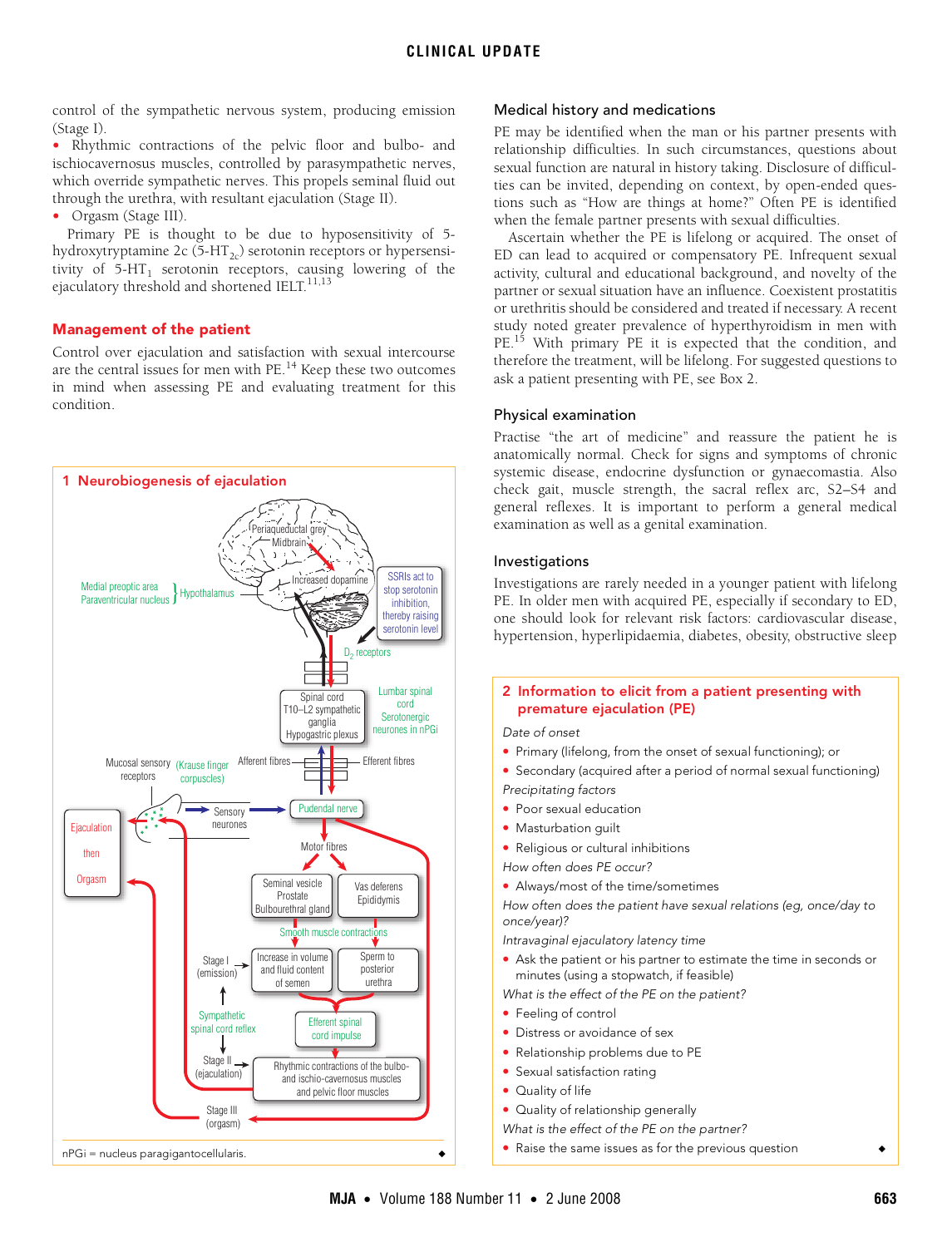apnoea, Peyronie's disease, lower urinary tract symptoms and hyperthyroidism.

## Management plan

Management involves both the patient and his partner. If there is a regular sexual partner, both should be present at a joint consultation. Therapeutic options should suit both partners and be appropriate to their habit in planning and frequency of intercourse. Follow-up at appropriate intervals to judge efficacy, titrate dosage of pharmacological treatments and ascertain side effects is mandatory.

# Behavioural techniques

Active treatment of PE probably started over 50 years ago with Semans' "stop-start" technique for prolonging the neuromuscular reflex responsible for ejaculation.[16](#page-4-1) The man informs his partner to stop genital stimulation until the subjective sensation of high arousal disappears. Stimulation is reintroduced and the cycle is repeated if necessary.

One weakness in Semans' study was the lack of a control group. Further behavioural studies by Wolpe and Lazarus<sup>[17](#page-4-2)</sup> and Masters and Johnson's "squeeze technique"<sup>[9](#page-3-8)</sup> were not able to demonstrate that these behavioural techniques definitely "cured" PE. Such techniques are considered by many to be unhelpful in resolving relationship issues. Generally they are intrusive, mechanical and may fracture a normal love/lust act, relationship and spontaneity.

# Measures that reduce penile sensation

Condoms reduce glans penis sensitivity and have been used in the treatment of PE. Topical preparations have also been used to reduce glans penis sensitivity. These include:

• Lignocaine–prilocaine aerosol (topical eutectic mixture for premature ejaculation [TEMPE]) applied 20–30 minutes before sexual intercourse and removed before contact with the partner. Trials of this treatment in the United Kingdom and The Netherlands have shown statistically and clinically significant prolongation of IELT compared with placebo.<sup>[18](#page-4-3)</sup>

• Lignocaine–prilocaine cream (eutectic mixture of local anaesthetic agents [EMLA]) applied thinly to the glans and distal shaft and covered by a condom for 10–20 minutes. If the condom is removed for intercourse, residual cream should be washed off. In a randomised placebo-controlled study of this treatment, IELT improved significantly above baseline.<sup>[19](#page-4-4)</sup>

• Lignocaine spray (Stud 100) applied to the glans in 3–6 sprays, 5–15 minutes before sexual intercourse. Although this treatment

has been available for 25 years, there have been no randomised controlled studies of its efficacy. • Severance Secret (SS) cream. This is available only in Asia and

consists of herbal extracts. Efficacy over placebo has been shown in controlled studies. The most prominent side effect of anaesthetic agents is penile

numbness, which may in turn lead to loss of the erection. Adverse effects of SS cream are local symptoms of irritation and burning and delayed ejaculation[.20](#page-4-5)

## 3 Recommended doses of pharmacological agents for premature ejaculation\*

Tricyclic antidepressant Clomipramine 25–50 mg daily OR 25 mg 4–24 hours before intercourse Selective serotonin reuptake inhibitors Paroxetine 10–40 mg daily OR 20 mg 3–4 hours before intercourse Sertraline 25–200 mg daily OR 50 mg 4–8 hours before intercourse

\* Careful titration from low starting doses is essential to avoid side effects. Gradual reduction rather than abrupt cessation is advised in patients using daily therapy, especially at high doses, to avoid serotonergic withdrawal effects.

## Psychological counselling

It is more common for psychological problems to be secondary to PE rather than the cause. Counselling may be useful in conjunction with other treatments if it is considered to be helpful in improving selfesteem, but is not effective in treating the cause of lifelong PE.

## Pharmacological treatments

Certain antidepressants — the tricyclic antidepressant clomipramine and the selective serotonin reuptake inhibitors (SSRIs) fluoxetine, paroxetine and sertraline — have been shown to increase IELT, such that the patient perceives greater control over ejaculation (see Box 3 for recommended doses of pharmacological agents). Other agents, such as nefazodone, citalopram and fluvoxamine, have been found to be ineffective. $21$ 

# Tricyclic antidepressants

Clomipramine administered daily has been shown to have a greater effect on IELT than daily use of the SSRIs fluoxetine or sertraline, but with a greater side effect profile (*P* < 0.05)[.22](#page-4-7) A double-blind crossover trial of daily clomipramine treatment (25 mg/day or 50 mg/day) in 15 couples found a significant increase in IELT with both dosing schedules. The baseline pretreatment IELT was 81 seconds, increasing to 202 seconds with 25 mg/day and 419 seconds with 50 mg/day clomipramine (*P* < 0.01).<sup>[23](#page-4-8)</sup> Sexual satisfaction increased for both partners, especially at the higher dose, but this was offset by side effects including dry mouth, constipation, feeling "different", nausea, sleep disturbances, fatigue, dizziness and hot flushes.

# Selective serotonin reuptake inhibitors

Paroxetine and sertraline have been the preferred SSRIs based on the results of clinical trials.<sup>24,25</sup> SSRIs block serotonin transporters at the synaptic cleft, resulting in increased serotonin within the central nervous system and spinal cord.<sup>2</sup> Serotonin is a potent vasoconstrictor with an inhibitory effect on ejaculation.<sup>13</sup> This is not totally a class effect, as there are differences between SSRIs due to gradual desensitisation of 5-HT receptors on the oxytocin-producing neurones.<sup>[26](#page-4-11)</sup>

However, paroxetine and sertraline have a slow onset of action (5 hours) and long half-lives (1–3 days), making them cumbersome for "on-demand" therapeutic use. Like clomipramine, they need to be taken daily to maintain efficacy in delaying ejaculation. A singleblind placebo-controlled trial using 20 mg paroxetine on-demand 3–4 hours before intercourse showed a significantly delayed IELT compared with placebo. "Priming" by daily dosing with 10 mg paroxetine enhanced this effect.<sup>27</sup> Sertraline given as a 50 mg daily dose has also been shown to significantly increase IELT.<sup>24</sup>

Dapoxetine is the first SSRI developed specifically for PE. It is rapidly absorbed to give peak plasma concentrations within 1–3 hours, has a relatively short half-life of 1.5 hours and a terminal half-life of 18 hours, and can be taken as needed. Studies have confirmed a 50% increase in IELT with 60 mg dapoxetine taken "as needed" compared with placebo.<sup>[28](#page-4-13)</sup>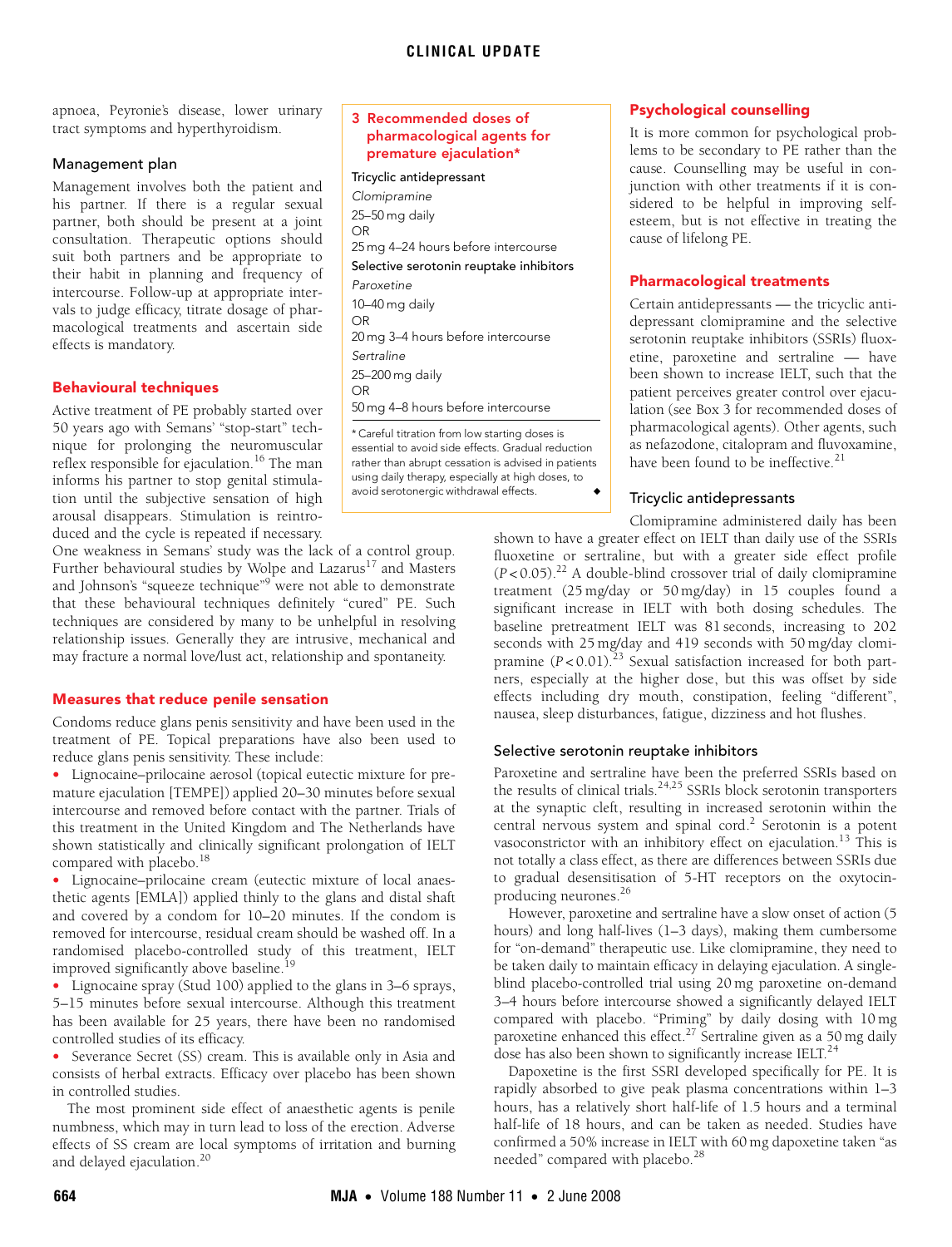Side effects of dapoxetine include headache, nausea, diarrhoea and dizziness. The drug has not been approved by the Federal Drug Administration for marketing in the United States. It has been submitted for approval in Europe and is not yet available in Australia.

Note that careful upward titration of SSRIs from low starting doses is recommended to avoid side effects.

#### Phosphodiesterase inhibitors

It has been proposed that the use of a PDE5 inhibitor (eg, sildenafil) may increase the level of nitric oxide centrally (reducing sympathetic drive) and peripherally (leading to smooth muscle dilatation of the vas deferens and seminal vesicles, opposing sympathetic vasoconstriction), thus prolonging IELT in men with PE. In a randomised placebo-controlled study of men with primary PE without ED, sildenafil did not significantly prolong IELT, but it was associated with a perception of greater control over ejaculation in men receiving active therapy.[29](#page-4-14)

#### Daily versus on-demand therapy

In a questionnaire-based study involving 88 men who had received no prior treatment, 81% identified a preference for taking an oral therapy daily rather than on demand before intercourse.<sup>[30](#page-4-15)</sup> The most frequently reported argument for daily treatment was that this had the least effect on spontaneity of the sexual relationship. McMahon and Touma have demonstrated that daily dosing augments the subsequent response to SSRIs taken on demand.<sup>2</sup> However, anejaculation is more common with daily therapy.

#### Combination therapy

It is possible that using lower doses of SSRIs and clomipramine in combination may reduce side effects and maintain efficacy, $31$  but no controlled clinical trial of this therapy has been reported. Two studies using SSRIs combined with sildenafil to treat PE have reported benefit of the combination over SSRIs alone.<sup>32[,33](#page-4-18)</sup>

#### Treatment of secondary PE

The approach to treating secondary or acquired PE is to treat the underlying condition. The most common cause of secondary PE is declining erectile function, where rapid ejaculation becomes a compensatory mechanism, either conscious or unconscious, for the inability to maintain the erection. An alternative explanation is that lower levels of nitric oxide and increased sympathetic tone, associated with ageing, both predispose to erectile failure and hasten ejaculation. PDE5 inhibitors may be effective in treating ED but do not prevent detumescence once ejaculation has occurred. By contrast, alprostadil intracavernosal injections prolong an erection beyond the point of ejaculation. However, they are not recommended for treating primary PE without coexistent ED, largely because of the lack of evidence for their use, but also because of the risk of priapism (especially in men without vascular compromise) and the risk of penile fibrosis with long-term use[.4,](#page-3-3)[34](#page-4-19),[35](#page-4-0)

#### Conclusion

PE is a common problem, and primary (lifelong) PE is thought to have a biological basis. Assessment and management of PE necessarily involves both the patient and his partner. The primary aims of therapy are for the man to regain a sense of control over his ejaculation and for the man and his partner to feel satisfaction with sexual intercourse.

The most effective and well tolerated treatment for PE is pharmacological therapy with certain SSRIs, usually given in small doses on a daily basis. Newer analogues of SSRIs are in development for the treatment of PE.

#### Acknowledgements

We would like to thank Mrs Carolyn Bond for help with typing the manuscript and Dr Terry Burgess for assistance with the diagram.

#### Competing interests

Bronwyn Stuckey is on a Pfizer advisory board for female sexual dysfunction.

#### Author details

Neil R Palmer, MB BS DObstRCOG, Clinical Fellow<sup>1</sup>

Bronwyn G A Stuckey, BA, MB BS, FRACP, Medical Director,<sup>1</sup> Physician<sup>2</sup> and Clinical Professor<sup>3</sup>

- 1 Keogh Institute for Medical Research, Sir Charles Gairdner Hospital, Perth, WA.
- 2 Department of Endocrinology and Diabetes, Sir Charles Gairdner Hospital, Perth, WA.
- 3 School of Medicine and Pharmacology, University of Western Australia, Perth, WA.
- Correspondence: bstuckey@cyllene.uwa.edu.au

## References

- <span id="page-3-0"></span>1 American Psychiatric Association. Diagnostic and statistical manual of mental disorders. 4th ed. Washington, DC: APA, 2000.
- <span id="page-3-1"></span>2 Waldinger MD, Berendsen HH, Blok BF, et al. Premature ejaculation and serotonergic antidepressants-induced delayed ejaculation: the involvement of the serotonergic system. Behav Brain Res 1998; 92: 111-118.
- <span id="page-3-2"></span>3 International Society for Sexual Medicine. ISSM definition of premature ejaculation. http://www.issm.info/prod/system/main/index.asp (accessed Mar 2008).
- <span id="page-3-3"></span>4 Waldinger MD. Premature ejaculation: state of the art. Urol Clin North Am 2007; 34: 591-599.
- <span id="page-3-4"></span>5 Astbury-Ward E. From Kama Sutra to dot.com: the history, myths and management of premature ejaculation. Sex Relat Ther 2002; 17: 367-379.
- <span id="page-3-5"></span>6 Rosen RC. Prevalence and risk factors of sexual dysfunction in men and women. Curr Psychiatry Rep 2000; 2: 189-195.
- <span id="page-3-6"></span>7 Waldinger MD, Rietschel M, Nöthen MM, et al. Familial occurrence of primary premature ejaculation. Psychiatr Genet 1998; 8: 37-40.
- <span id="page-3-7"></span>8 Hite S. The Hite report: study of male sexuality. 2nd ed. London: Ebury Press, 1990.
- <span id="page-3-8"></span>9 Masters WH, Johnson VE. Human sexual inadequacy. Boston: Little Brown, 1970.
- <span id="page-3-9"></span>10 Waldinger MD, Quinn P, Dilleen M, et al. A multinational population survey of intravaginal ejaculation latency time. J Sex Med 2005; 2: 492- 497.
- <span id="page-3-10"></span>11 Waldinger MD. The neurobiological approach to premature ejaculation. J Urol 2002; 168: 2359-2367.
- <span id="page-3-11"></span>12 Kimura Y, Miyamoto A, Urano S, et al. The spinal monoaminergic systems relating to ejaculation. I. Ejaculation and dopamine. Andrologia 1982; 14: 341-346.
- <span id="page-3-12"></span>13 Waldinger MD, Olivier B. Selective serotonin reuptake inhibitor-induced sexual dysfunction: clinical and research considerations. Int Clin Psychopharmacol 1998; 13 Suppl 6: S27-S33.
- <span id="page-3-13"></span>14 Patrick DL, Rowland D, Rothman M. Interrelationships among measures of premature ejaculation: the central role of perceived control. J Sex Med 2007; 4: 780-788.
- <span id="page-3-14"></span>15 Carani C, Isidori AM, Granata A, et al. Multicenter study on the prevalence of sexual symptoms in male hypo- and hyperthyroid patients. J Clin Endocrinol Metab 2005; 90: 6472-6479.